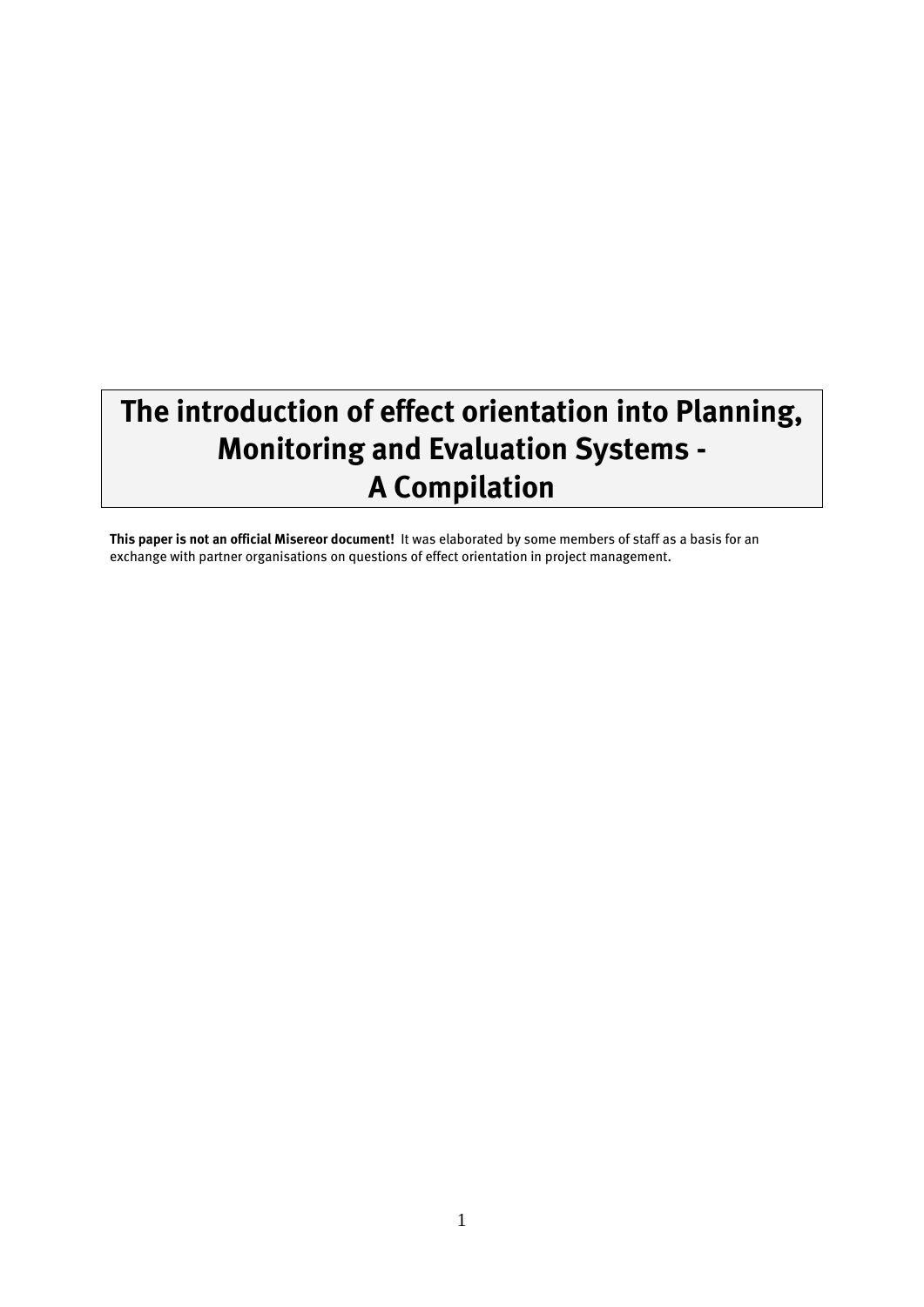### **Introduction**

1

In this document Misereor's understanding of effects and relevant questions regarding "Planning, Monitoring and Evaluation (PME)"-systems and methods, project management etc. shall be discussed without giving blueprint answers but rather as a starting point for an exchange. There is a clear tendency in this document to focus more on Misereor requirements with regard to PME rather than focusing of the implications of setting up a PME-system as a partner organisation.<sup>1</sup>

#### **1. What are effects?**

Definition by Misereor:

- Changes in the living conditions and
- in the defining framework conditions of the target population
- Changes that were brought about by an intervention (of a project).

The products and services (outputs) the project itself delivers or offers **do not** constitute effects. Effects do emerge when people start using these products and services which ultimately brings about change in their life.

Thus, **"effects"** is a general term to describe **changes brought about by an intervention / a project** (they can be positive or negative, planned for or unplanned). In the following chart it can be seen that "(intended) effects" cover different stages/levels, i.e. "Intermediate Objectives", "Project Objective" and "Goal", as well as "Use of Output", "Intended Outcomes" and "Impacts". Misereor differentiates between the Planning stage and the Implementation stage and defines different terms for the respective stages:

Chart 1: Levels of the Planning and Implementation Logic



The terms used in the planning stage find their terminological correspondence in the implementation stage, thus describing the same "change" yet from a retrospective.

In order to make these terms more manageable, questions helping to formulate "intended effects" in the planning stage shall be provided below:

 $^{\rm 1}$  There are many PME manuals on the net, giving general information on how to set up a PME system.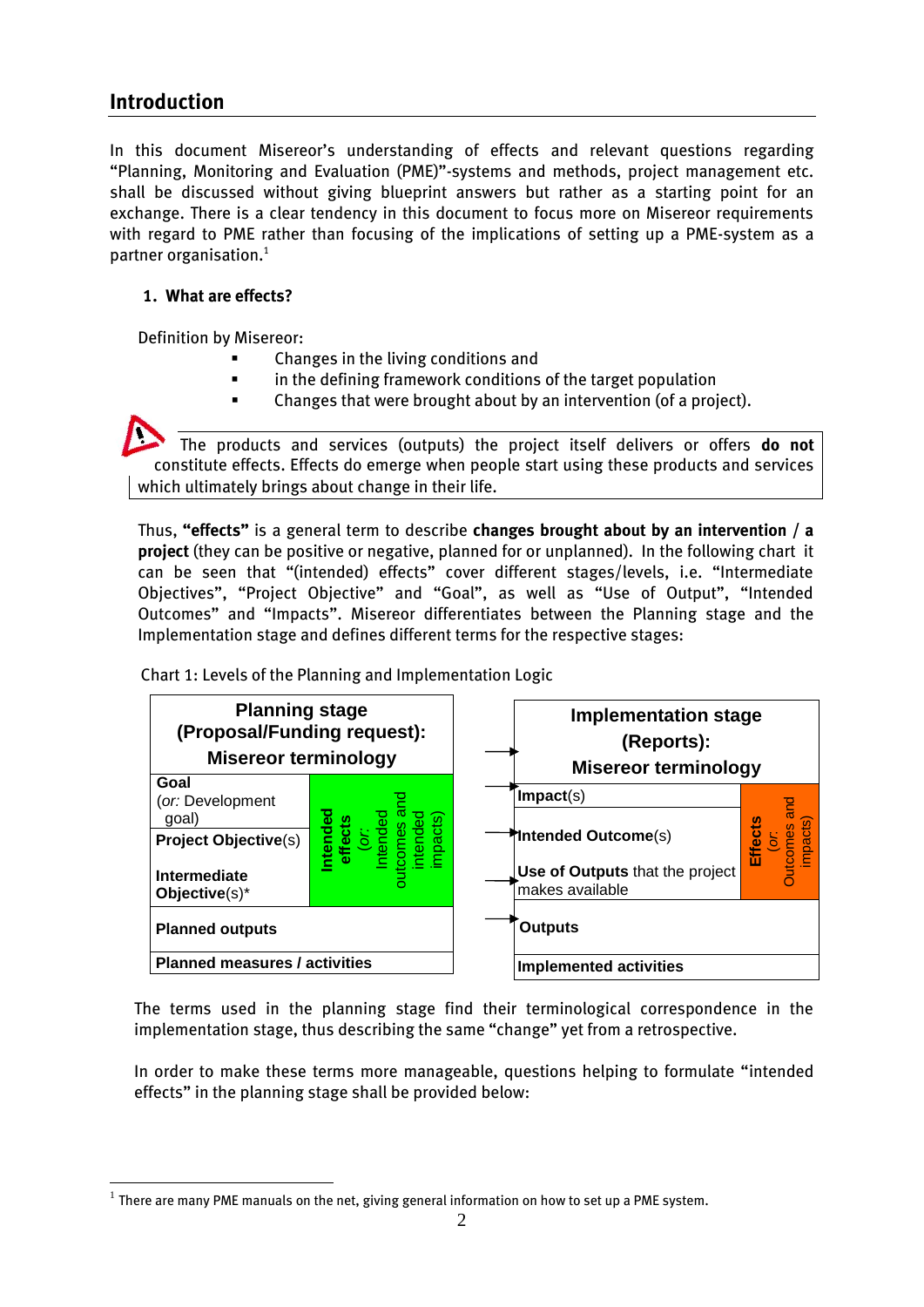| Key Questions, helping to formulate $(a/n)$     |                                                                                                                                                                                                                                                                                                                                             |  |  |  |  |  |
|-------------------------------------------------|---------------------------------------------------------------------------------------------------------------------------------------------------------------------------------------------------------------------------------------------------------------------------------------------------------------------------------------------|--|--|--|--|--|
| Goal/Impact<br>(or: Development goal)           | Which comprehensive changes is the project designed to help bring<br>about? <sup>2</sup><br>(What is the desired situation for the region/ its population in 5-10<br>years, if the development initiated continues positively? To which                                                                                                     |  |  |  |  |  |
|                                                 | bigger change/development in the project environment shall the<br>project contribute to?)                                                                                                                                                                                                                                                   |  |  |  |  |  |
| Project<br>Objective(s)/Outcome                 | What changes is the project intended to bring about among the target<br>group by the end of the project funding period?                                                                                                                                                                                                                     |  |  |  |  |  |
|                                                 | (What is the desired situation (described as a specific change) you want<br>to see on the target group/beneficiary level at the end of the project<br>period? What will the target group be doing (differently) at the end of<br>the project period? How shall framework conditions have been changed<br>at the end of the project period?) |  |  |  |  |  |
|                                                 | How does the target group adapt or implement the knowledge gained                                                                                                                                                                                                                                                                           |  |  |  |  |  |
| Intermediate<br>Objective(s)*/Use of<br>Outputs | from the project activities/trainings)?<br>What will the target group be doing when using your services<br>and products (i.e. putting workshop knowledge into practice,<br>downloading documents from your website, etc.)?                                                                                                                  |  |  |  |  |  |
| <b>Planned outputs</b>                          | Which services/products (i.e. workshops, reports, documentations)<br>need to be provided for the target group so that intermediate objectives<br>and project objectives are achievable?                                                                                                                                                     |  |  |  |  |  |
| <b>Planned measures /</b><br>activities         | What do you have to do in order to provide services and products to the<br>target group (i.e. design a workshop manual, invite relevant<br>stakeholder to a dialogue meeting, training of trainers, etc.?                                                                                                                                   |  |  |  |  |  |

#### **2. PM&E Methods**

Misereor does not require or "prescribe" specific methods in the field of PME. It is important for Misereor that the partner organizations develop an adequate system to plan for and assess the effects of their own work in order to **learn from structured and systematic observation and documentation of effects** as well as other influencing factors in the project's environment. Some partners may prefer to work with a Logframe-based approach; others are used to alternative methods of assessing effects (examples: see box below). A good alternative may even be to combine alternative methods and Logframe-based approaches that make it easy to communicate with partners / donors. What is key to any approach from Misereor's point of view is the participation of the target group and (if helpful) the (ultimate) beneficiaries.



**Example:** In a project which intends to improve the access to psychosocial counseling, the *target group* might be social workers who receive training in trauma counseling. Yet, the *beneficiaries* will be all people in a given area who are in need of trauma counseling and will ultimately benefit from the project's

**Another example** shows that target group and beneficiaries can be the same group of people: In a rural development project which intends to improve food security, the target group might be some groups of farmers, who receive training on seed storage. In the end those same groups are the beneficiaries as their access to seeds/food will be assured.

In sum, each partner organisation of Misereor should develop a system that fits its own approaches and needs. This also means that it is helpful to build upon already existing

1

 $^{\rm 2}$  Guideline for the Submission of Funding Requests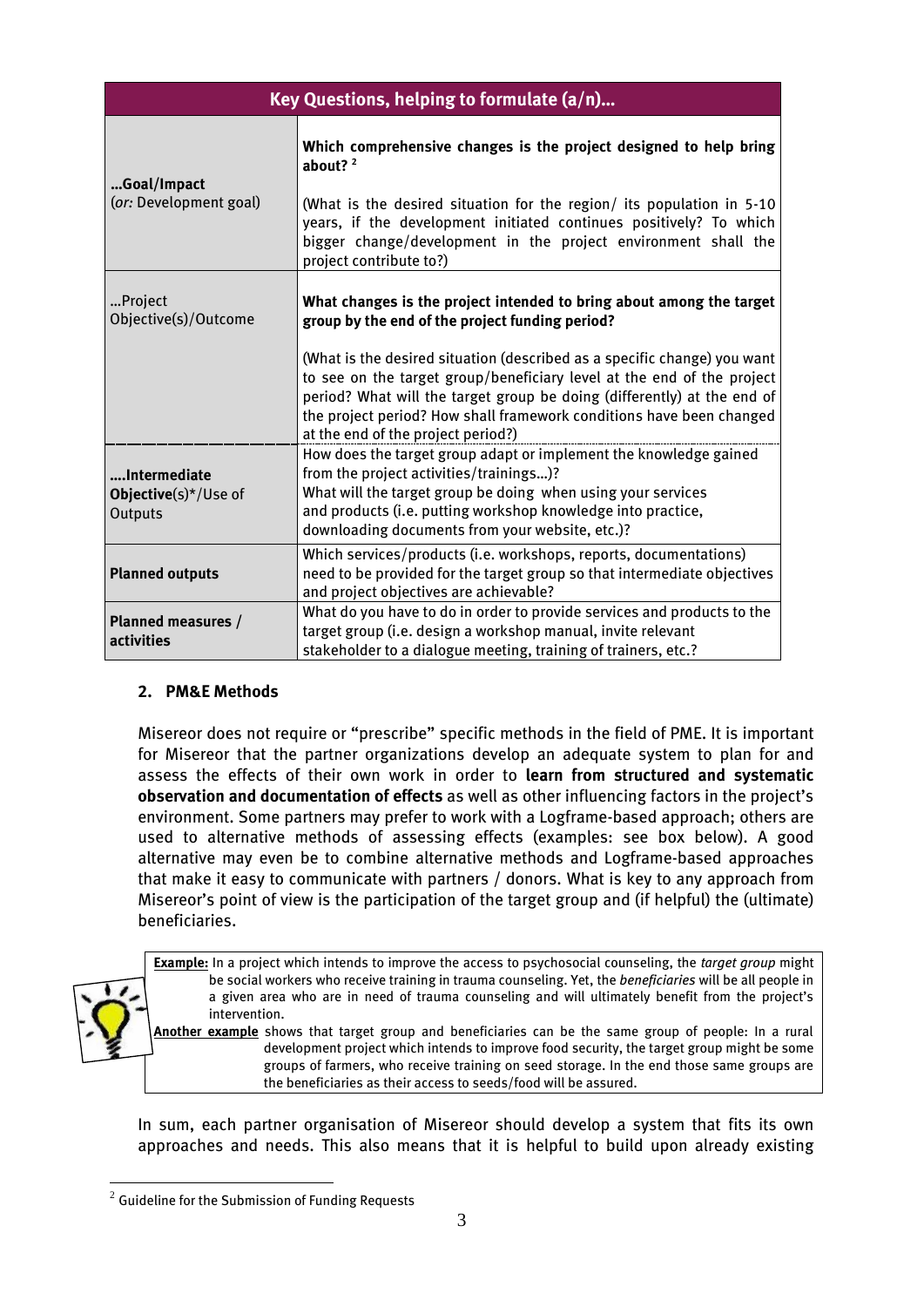systems and set up a system which (ideally) complies with all donor-requirements (in the case of co-financed projects).

## **Misereor's understanding of and requirements related to effects-oriented PME in practice**

According to each stage of **Planning, Monitoring and Evaluation** of a project, the following questions will be treated below:

- 1. What are crucial aspects for each of the different stages (PM&E)?
- 2. What methodological questions have to be taken into account?
- 3. What does Misereor precisely need/require from its partners relating to effectorientation?

#### **Planning**

1. Crucial aspects:

A project needs a detailed **planning process with the target group/beneficiaries<sup>3</sup>** .

This planning process enables a project to base their work on the genuine **needs of the target group**. Furthermore on the level of the partner organisations planning processes help to have **commonly shared goals, project objectives and strategies** for the funding phase. This helps to carry out activities and to deliver outputs consistently by all staff members.

Usually, a **project period** financed by Misereor encompasses up to **three years**, but one funding period can be **part of a longer change process** that a partner organisation has planned to initiate. In this case, the partner organisation should make clear what the project objectives of the upcoming/proposed project phase are and in how far these serve as a necessary intermediate step in order to reach the long-term objectives.



1

**Example:** In a project area violence connected to traditional cattle raids has been a major and increasing problem over the past years. This has become especially problematic because of the latest use of automatic weapons during these raids. Now a project intends the restoration of traditional/alternative ways of conflict resolution between the raiders and those who have been robbed, instead of using automatic weapons. This could be the endpoint/objective of a long-term change process, which however needs the rival groups to be willing to meet and dialogue first. Thus, the latter is a good example for a project objective of a first funding phase, being an intermediate step in the long-term change process.

For the upcoming project phase, it is important to check that the planned **project objectives are attainable in the scheduled time frame (3years)**!

#### 2. Methodology:

As for the general PME-system/approach, Misereor does not require a specific methodology for project planning. The **participation of the target group and/or beneficiaries** is nevertheless indispensable: Project objective(s) as well as the respective indicators should be formulated by the target group/beneficiaries themselves or at least in close agreement with them. These objectives have to be translated into more **operational project management tools** by the partner organisation for its own work *(See Appendix A: PME matrix as an example for an operative project planning tool).*

 $^3$  It might be helpful to even include further stakeholders, meaning those people whose views and interests might be interesting to hear and to take into account.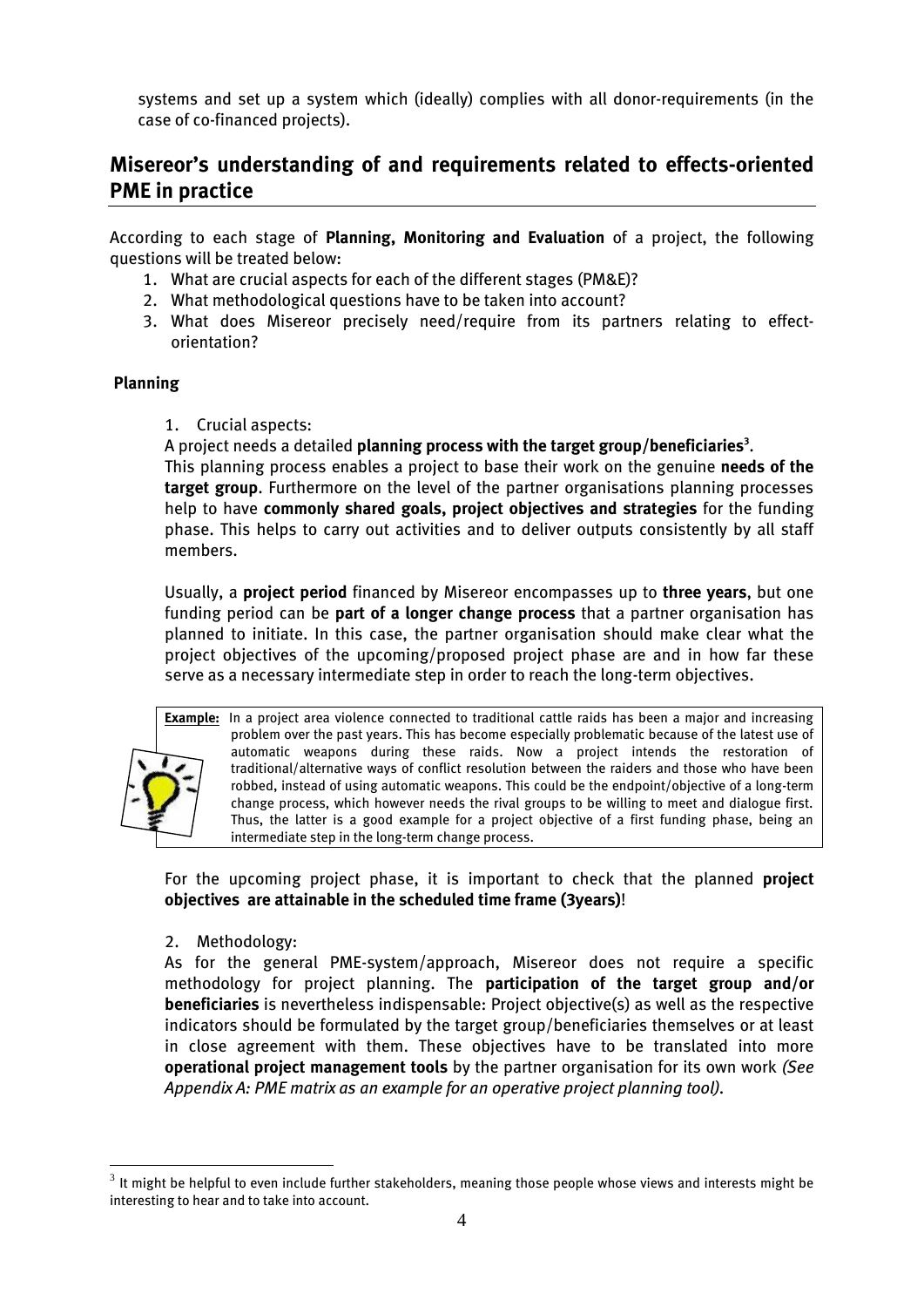*Possible methods/approaches to plan a project<sup>4</sup> : Logframe Outcome Mapping Participative Impact Monitoring (PIM) – Booklet 1-4 NGO Ideas "Impact Toolbox" (PWR, SAGE, PAG, PRIAR) NGO Ideas "PME Manual" Reflecting on Peace Practice (RPP)*



#### 3. Misereor requirements:

Misereor needs a **project funding request** from the partner organisation **according to the Misereor guidelines** *(See Guideline for the Submission of Funding Requests<sup>5</sup> )* that summarises the results of the planning process with the target group/beneficiaries on the one hand and the operative planning of the project that has been done by the partner organisation (resources, activities) on the other hand. The formulation of **project objectives with indicators** is essential for Misereor and will be legally binding parts of the project contract. The project objective should describe the intended changes in/on in the life/behaviour of the target group (See table above). The indicators have to measure this project objective. It is also very helpful to be able to follow the logic of your planning; i.e. understanding why these project objectives have been chosen by referring to the needs assessed with your target group and understanding the logical linkages you see between the activities and the project activities  $(\rightarrow$  Why is it that you think activity A - together with activity B,C or D - helps to achieve Project Objective Z?)

Indicators are not equivalent to activities or outputs of the project! *(See appendix 2 about indicators)*.

#### **Monitoring**

1. Crucial aspects:

Monitoring has to be part of the regular project management and should be done jointly by the **partner organisation and the target group/beneficiaries**.

For the **partner organisation itself** it has to **focus on all levels of the planning/implementation logic** (see chart above). Apart from monitoring the implementation of activities and the delivery of outputs it is supposed to help matching up observed changes (=intended outcomes) with causal factors (i.e. project activities). The conclusions drawn from this observation and analysis are supposed to help **steering the project's own work** and **adjust project activities**. This needs a **reflection and learning process** including the relevant actors of the organisation and the target group/beneficiaries. The results of the monitoring and subsequent reflection process have to be **documented**. This documentation can also be used for Misereor reports in order to describe the progress towards the project objective.

2. Methodology:

1

Assessing whether a project is going in the planned direction has to be made sure by formulating **and checking indicators. On the level of the project objective, indicators are obligatory for the project contract!** When partner organisations formulate indicators including quantitative targets (i.e. often percentages) it is indispensable to assign the

 $^4$  Information on these methods can easily be found on the internet or  $\,$  requested at evaluation@misereor.de

 $^5$  This guideline can be downloaded from our international website:

www.misereor.org\Cooperation&Service\Documents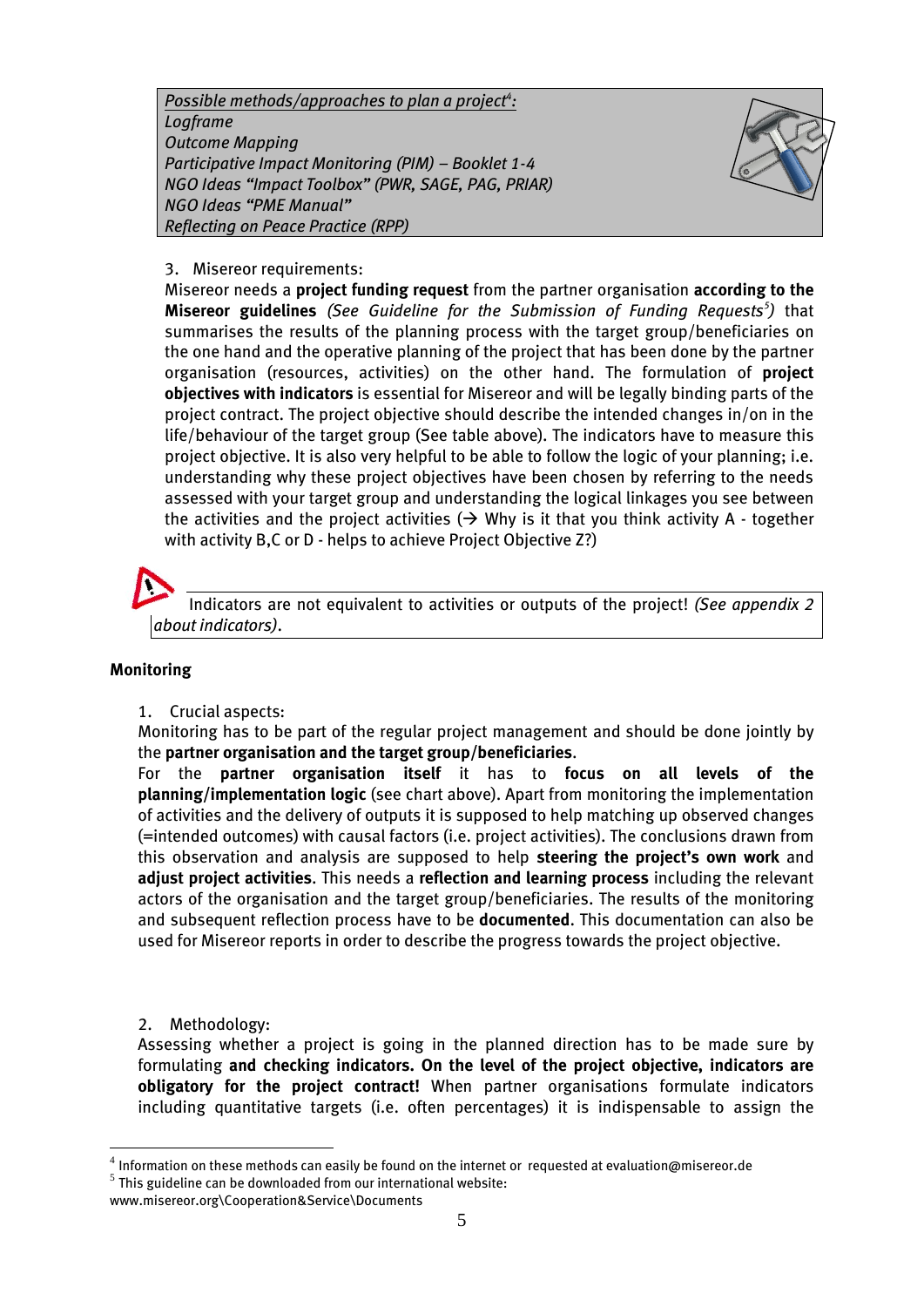baseline values for the set targets as point of reference in the annual reports. (*See information document "Does Misereor require a baseline study") 6 .*



Indicator-based monitoring helps to assess whether an intended effect really occurred. However, it does not give any information on unplanned and unintended effects / changes of a project.

There are other –more flexible, creative and sometimes more participatory– possibilities to measure progress towards intended but also unintended effects:

| Methods and Tools to measure progress towards change <sup>7</sup> |  |  |  |  |  |
|-------------------------------------------------------------------|--|--|--|--|--|
| Most Significant Change (a systematic type of storytelling)       |  |  |  |  |  |
| PRA <sup>8</sup> -Tools, like "Resource Cards", "Social Mapping"  |  |  |  |  |  |
| NGO Ideas "Tiny Tools", like "Influence Matrix"                   |  |  |  |  |  |
| <b>Outcome Mapping</b>                                            |  |  |  |  |  |



A good alternative might even be to combine open, participative methods used with the target groups with the "classical" indicator-based monitoring.

#### 3. Misereor requirements:

Misereor needs a **financial report** based on the project activities **every 6 months** and a **narrative report based on the project outcomes and respective indicators put down in the project contract once a year** according to the structure of its **reporting guidelines** *(See*  Guidelines for Narrative and Financial Reporting)<sup>9</sup>. In case that the partner organisation's monitoring is not based on classical indicators it should nevertheless be possible to give information on the indicators formulated in the project contract.<sup>10</sup>

Changes on the **level of impact** do not need to be monitored within the scope of the regular project monitoring. This level is usually not in the sphere of influence of the project but rather depends on multiple causal factors. The assessment of this level is often subject to evaluations.

#### **Evaluation**

1

1. Crucial aspects:

An evaluation can be more encompassing than the regular monitoring, which is usually carried out semi-annually or at content-wise appropriate points in time. In addition to the question "are we doing things right?" it can help to look at the question "are we doing the right thing?" or "are we making a difference". This means, it can assess **broader questions of outcomes and impacts** (for example also unplanned or even unplanned negative impacts a project may develop). It does not only concentrate on the planned part of the project, but tries to find out more about the context and complexity.

2. Methodology:

There is no standard methodology for an evaluation. An external evaluation should be prepared by an **external consultant** based on **Terms of Reference** that the partner organisation elaborates (in the case of external evaluations organised together with Misereor, the Terms are jointly written by the partner and Misereor). The approach should be

www.misereor.org\Cooperation&Service\Documents

 $^6$  This document can be downloaded from our international website:

 $^7$  Information on these methods and tools can easily be found on the internet or requested at evaluation@misereor.de  $^8$  PRA: Participatory Rural Appraisal

 $^9$  Please find out about specific reporting in consultation with your country desk officer.

 $^{10}$  In this case the issue should be discussed in detail with your country desk officer.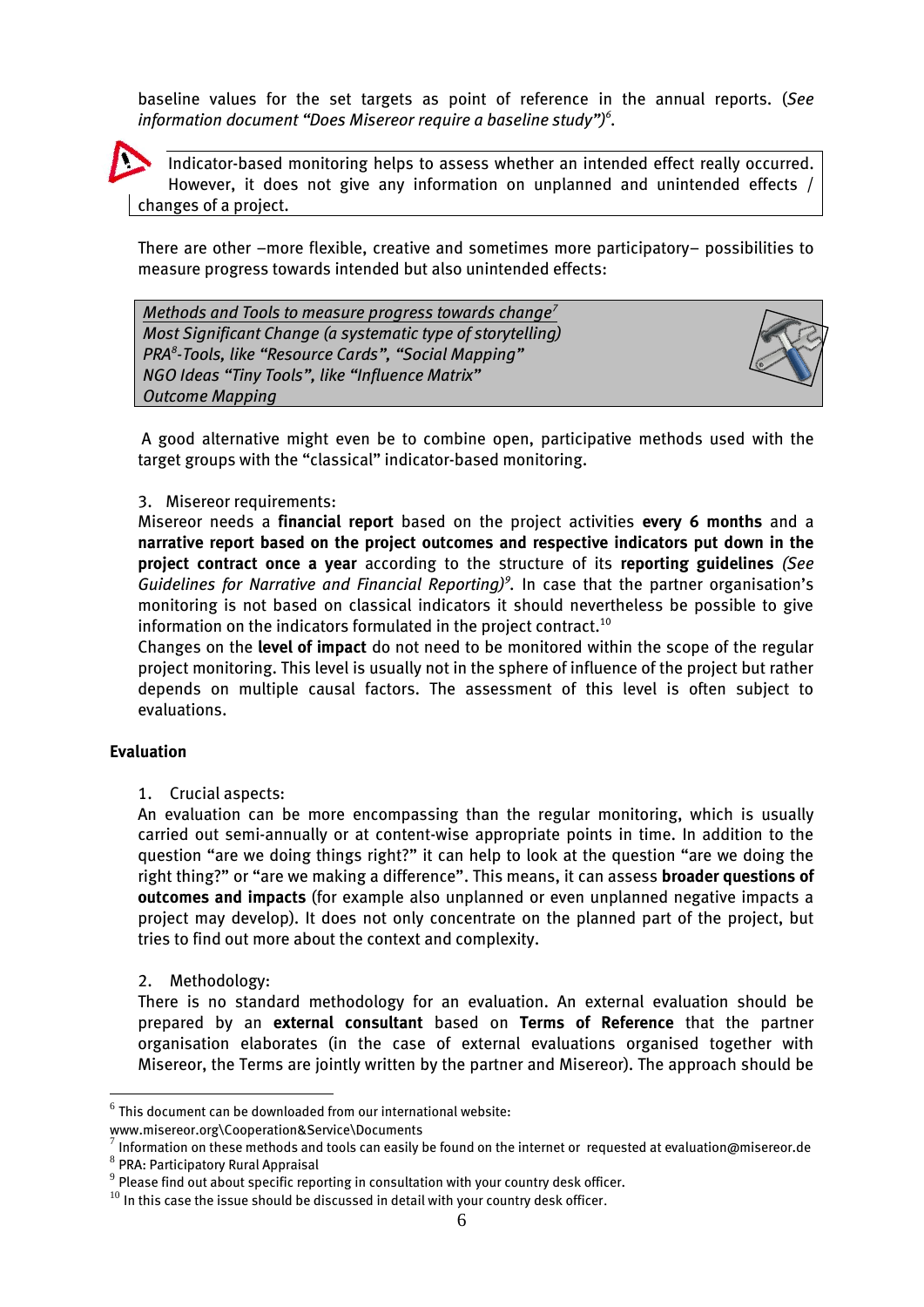more open and comprehensive than that of the project monitoring and be able to reveal **information about unplanned, unintended and even negative effects,** beside the information about the project outcome / impact *(See Guide for partner organisations for commissioning external evaluations<sup>11</sup>).*

#### 3. Misereor requirements:

Misereor requires an external evaluation for **all KZE projects** (Government funded = Z or ZG in project-no.) as well as **financially extensive Misereor projects** (> EUR 100,000) which have received approval after 1 January 2010 if one of the following **criteria** is applicable:

- The **funding period is five years** or more.
- Funding of the (essentially unchanged) project is being continued under the **third successive grant approval**.
- The grant approval provides for **funding in excess of EUR 500,000**.
- The project has been designated as of **special interest or particular significance**.

<sup>1</sup>  $11$  See above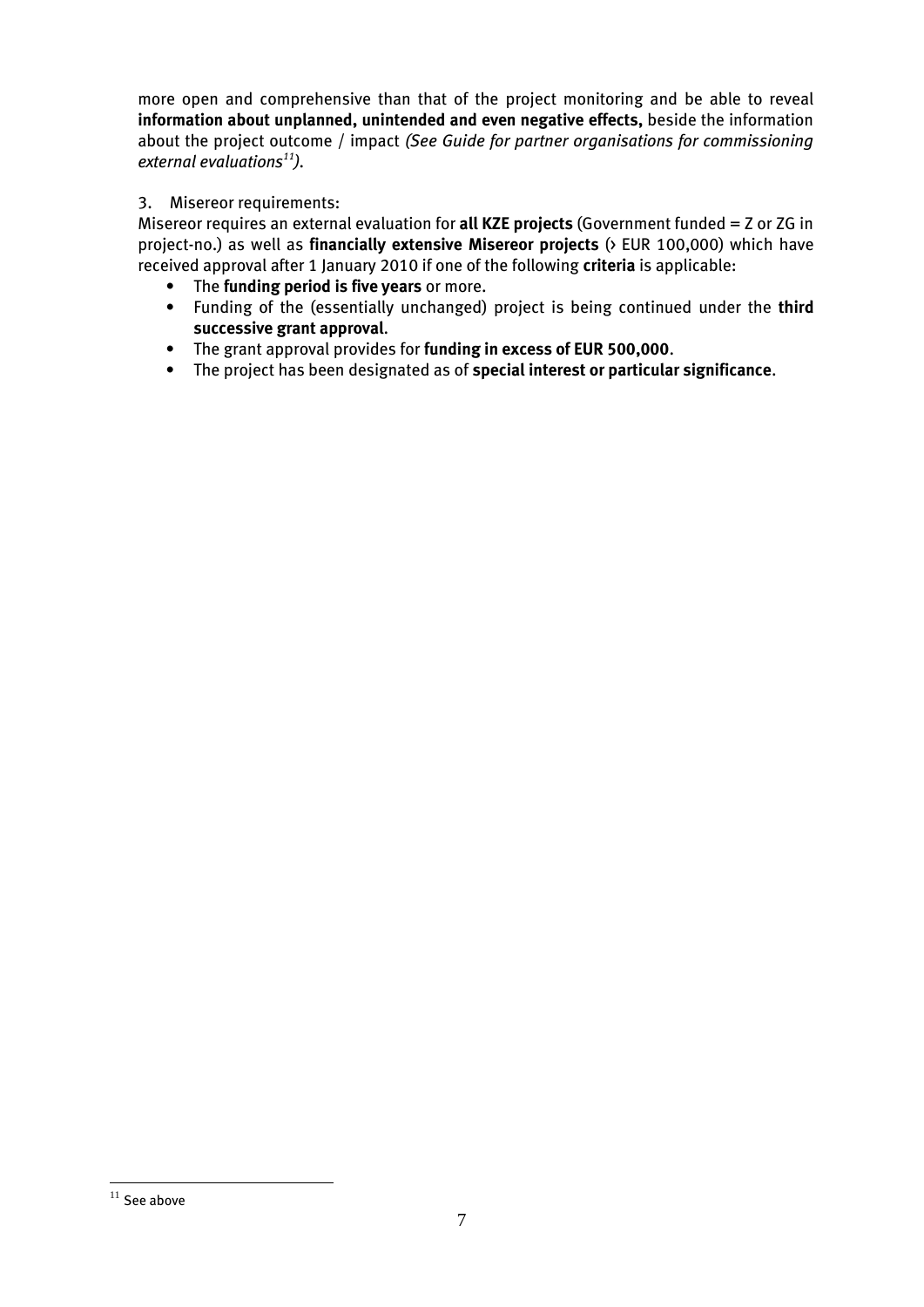# **Appendix**

1

#### A. Monitoring Matrix

| Logframe<br><b>Element</b> | <b>Indicators</b><br>(including<br>targets) | <b>Means of Verification</b>                            |                                         |                                    |                        | <b>Use of Information</b> |  |
|----------------------------|---------------------------------------------|---------------------------------------------------------|-----------------------------------------|------------------------------------|------------------------|---------------------------|--|
|                            | <b>Data</b><br>Source                       | <b>Frequency</b><br>& Cost of<br>Col-<br><b>lection</b> | <b>Responsibility</b><br>for Collection | <b>Collection</b><br><b>Method</b> | <b>Reporting</b><br>to | Presentation              |  |
| Impact                     |                                             |                                                         |                                         |                                    |                        |                           |  |
| <b>Outcome</b>             |                                             |                                                         |                                         |                                    |                        |                           |  |
| <b>Outputs</b>             |                                             |                                                         |                                         |                                    |                        |                           |  |
| <b>Activities</b>          |                                             |                                                         |                                         |                                    |                        |                           |  |
| <b>Inputs</b>              |                                             |                                                         |                                         |                                    |                        |                           |  |

N.B. Indicators are only obligatory for the project contract on the level of the "Project Objective/Outcome", whereas on the level of "Inputs", "Activities" and "Outputs" indicators are still helpful for your internal project management and in some cases for the 6-monthly financial reports. On the level of "Impact" indicators might as well be helpful (especially in the view of carrying out evaluations), but are not manageable in the process of the regular monitoring.

 $^{12}$  As data source we understand documents, interviews, reports and other sources providing information that makes it possible to check the indicators.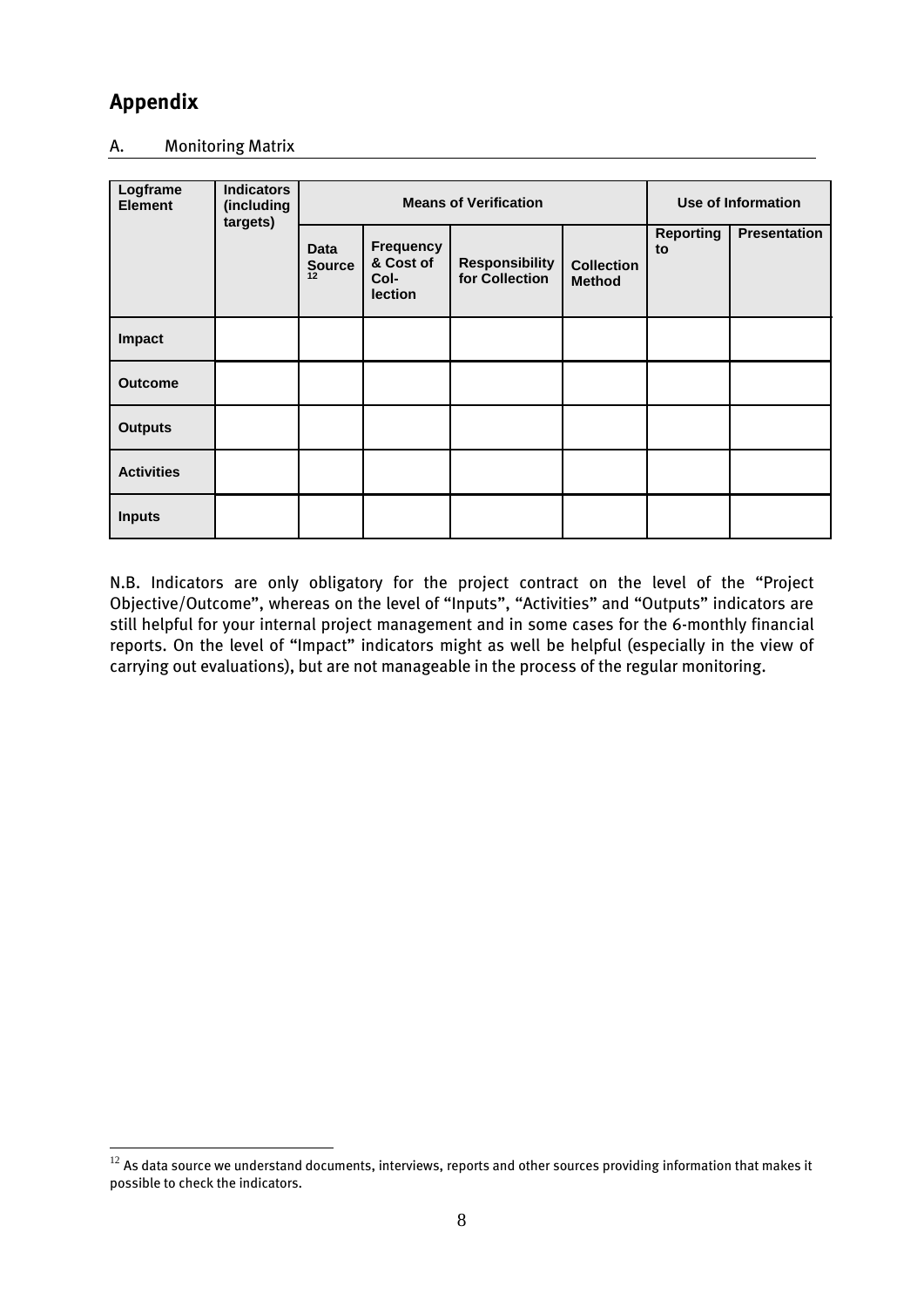#### **1. Definition**

'An indicator is a pointer. It can be a measurement, a **number, an observable fact**, **an opinion or a perception** that points at a specific condition or situation, and measures changes in that condition or situation over time. ' 13

When formulating an indicator, asking the following question might help: How do we (the project team) know that the intended effects were brought about? How can we prove/measure/observe the realization of the intended effects?

It is not all about countable objects! Capturing individual, subjective perceptions, attitudes, judgments are as important! (*How to make increased self-esteem countable? How to measure happiness?*

There are two types of indicators – **Quantitative and qualitative indicators**. The difference shall be depicted by presenting the following example:

#### **Project Objective**

Women in the region XY participate more actively in the decision-making processes of the ten development councils.

#### **Quantitative indicators**

• try to capture more tangible, mostly countable things. **Ex:** 50 % of the seats in each development council in village "XY" are taken by women by the end of the funding period.

#### **Qualitative indicators**

• try to capture opinions, attitudes, personal judgements. **Ex:** Those women in the development councils state that at least one development activity implemented per year can be traced back to proposals made or initiatives launched by women.

The presented qualitative indicator can be (further) "quantified", i.e. made countable by changing the indicator as follows:

• In at least 80 % of the development councils women state that at least one development activity implemented per year can be traced back to proposals made or initiatives launched by women.

#### **Further examples for quantitative and qualitative indicators:**

Quantitative indicator: Qualitative indicator: 60% of the 10.000 participants in 40% of 8.000 participants in a

a training project found work training project say they found better work due to the training

<sup>1</sup>  $^{13}$  CIDA (1997): A Guide to Gender-Sensitive Indicators. Hull: CIDA.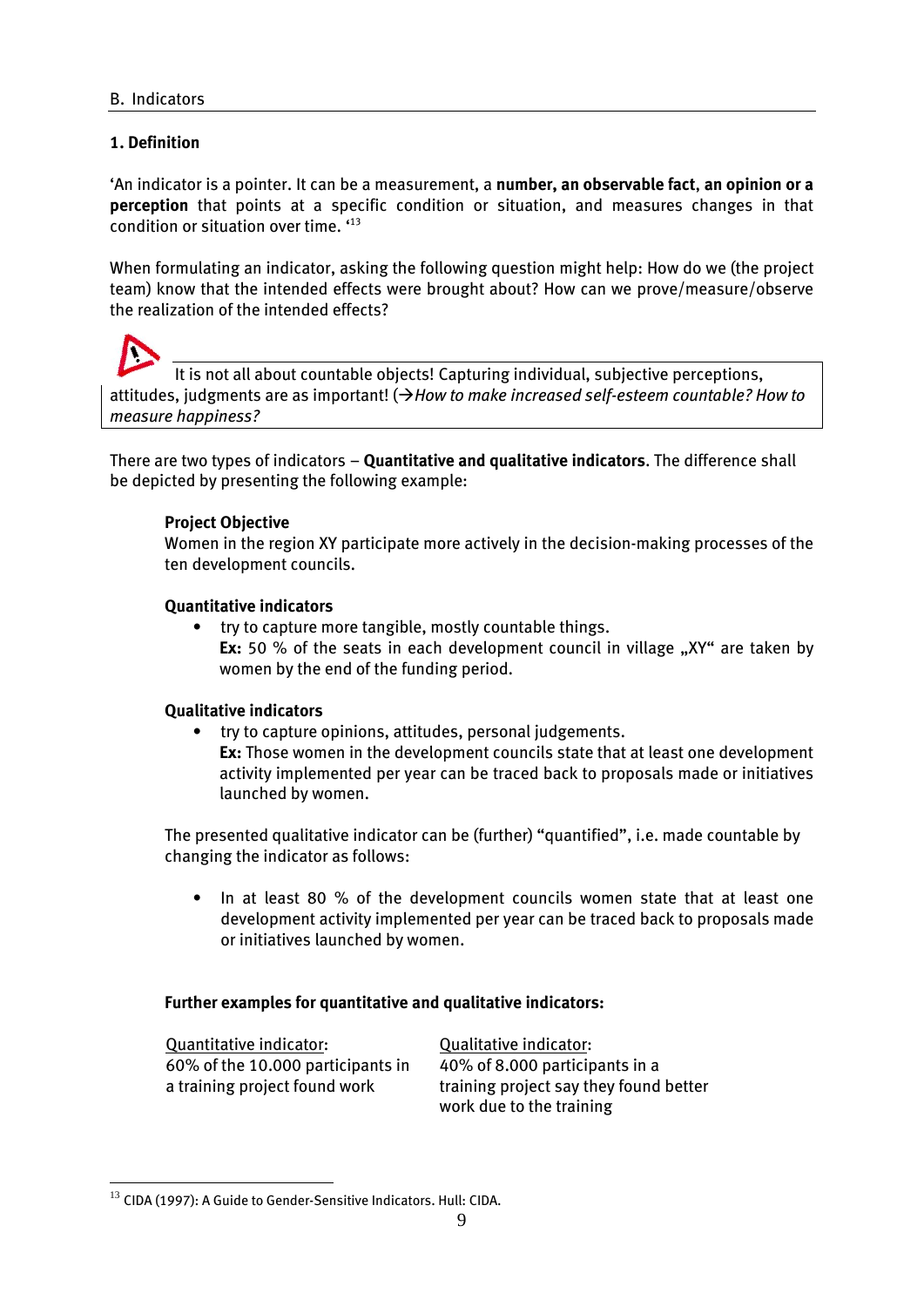#### **2. How to formulate indicators**

- Indicators describe the project objective(s) in operationally measurable terms.
- An indicator only makes sense in relation to a project objective.
- Indicators are not the project objective(s) (effects) themselves, but provide reliable information on their achievements. *(Example: Marks / grades to measure the performance of pupils)*
- Usually we need a set of indicators for one project objective in order to fully describe it.
- Indicators should not repeat the activities or outputs, but the observable and measureable consequences resulting from the activities.

#### **Steps to formulate an indicator:**

1. Define the indicator = "what"

*Increase of the production of traditional rice varieties (quality) of peasant farmers by 50% (quantity)*

2. Define "who"

*10.000 peasant farmers (quantity); (those having land property < 1 hectare; at least 30% women (quality))*

3. Define the time = "when"

*Between January 2013 and December 2016*

4. Define the region ("where")

*Province xy / village abc*

#### **Complete Indicator**

By the end of 2016 10.000 peasant farmers (owing land  $\langle$  1 hectare; at least 30% women) in the region XY have increased the production of traditional rice varieties by 50  $\%$ (*Baseline value: 100kg per harvest in January 2013)*



1

Every indicator has to give information about "who" (quality and quantity), "what" (quality and quantity), "when", "where".

Quantifications of "what" (=targets, i.e. How much increase in crop yield?) in indicators often need **baseline values** – as reference points helping to assess whether the achieved change is high compared to the initial situation at the start of the project. (*See information document "Does Misereor require a baseline study") 14 .*

 $14$  This document can be downloaded from our international website: www.misereor.org\Cooperation&Service\Documents